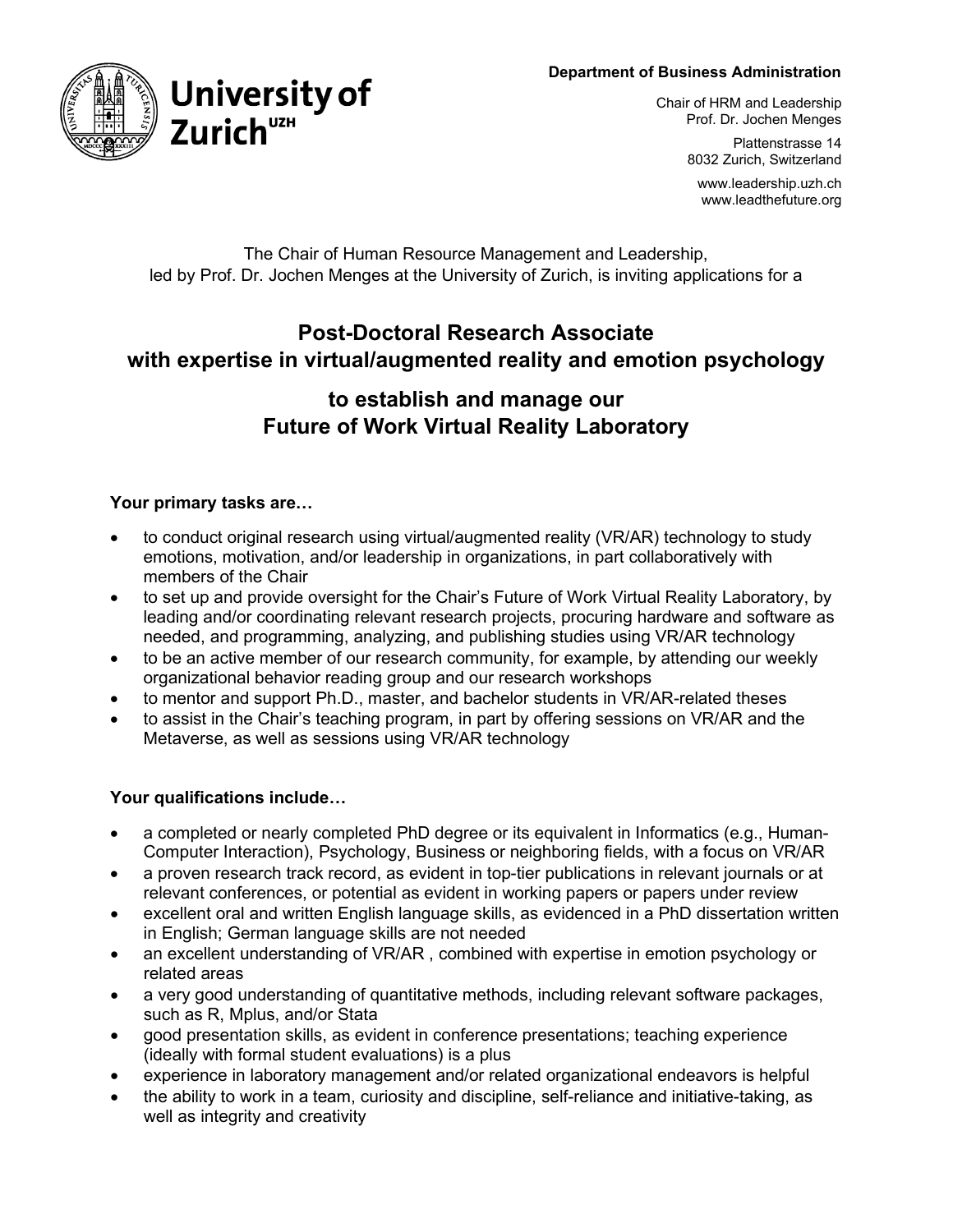#### **Department of Business Administration**



Chair of HRM and Leadership Prof. Dr. Jochen Menges

> Plattenstrasse 14 8032 Zurich, Switzerland

www.leadership.uzh.ch www.leadthefuture.org

# **You have the opportunity…**

- to advance your academic career at an internationally renowned research university and to partake in career development with the aim of obtaining an assistant professorship
- to work with leading scholars through collaborative research projects in one or more of the Chair's core research areas (leadership, emotion, motivation), particularly, in projects that relate these areas to challenges inherent in the future of work
- to take responsibility for establishing and managing the new Future of Work Metaverse Laboratory, advancing cutting edge research and teaching using VR/AR technology
- to be part of a dynamic team that is dedicated to top-tier research, inspirational teaching and impactful outreach while fostering a positive working atmosphere
- to live in a city where the quality of life is among the best in the world
- to receive a competitive salary, in line with the university's compensation scheme
- to hold a renewable annual contract
- to start as soon as possible, and ideally by September 1, 2022.

#### **About us:**

The [Chair of Human Resource Management and Leadership](http://www.leadership.uzh.ch/) is part of the Department of Business Administration within the Faculty of Business, Economics and Information Technology at the University of Zurich. In our research, we focus on the dynamics between leaders and followers and on the role of emotions and motivation in organizational life. We employ primarily quantitative methods and conduct carefully controlled experiments as well as field and archival studies in organizations; we also have an interest in big data and expanding our expertise in computational psychology and people analytics.

The Chair runs the [Center for Leadership in the Future of Work.](http://www.leadthefuture.org/) With the support of some of the world's most renowned businesses that provide both funding and access to data, we establish a vibrant people innovation ecosystem that prepares people and organizations for the future of work. The Center for Leadership in the Future of Work has been selected as a recipient of a grant from Digitalization Initiative of the Zurich Higher Education Institutions, a government initiative aimed at supporting the economy and society, to establish and manage the Future of Work Metaverse Laboratory. This lab is dedicated to exploring how the Metaverse can improve the world of work for people.

We give aspiring researchers an opportunity to grow their careers in a collaborative setting with a global outlook, and we foster a startup spirit that allows all members of the Chair to shape and contribute to the Chair's goal of developing a leading platform for rigorous research, inspirational teaching, effective outreach, and organizational and societal impact.